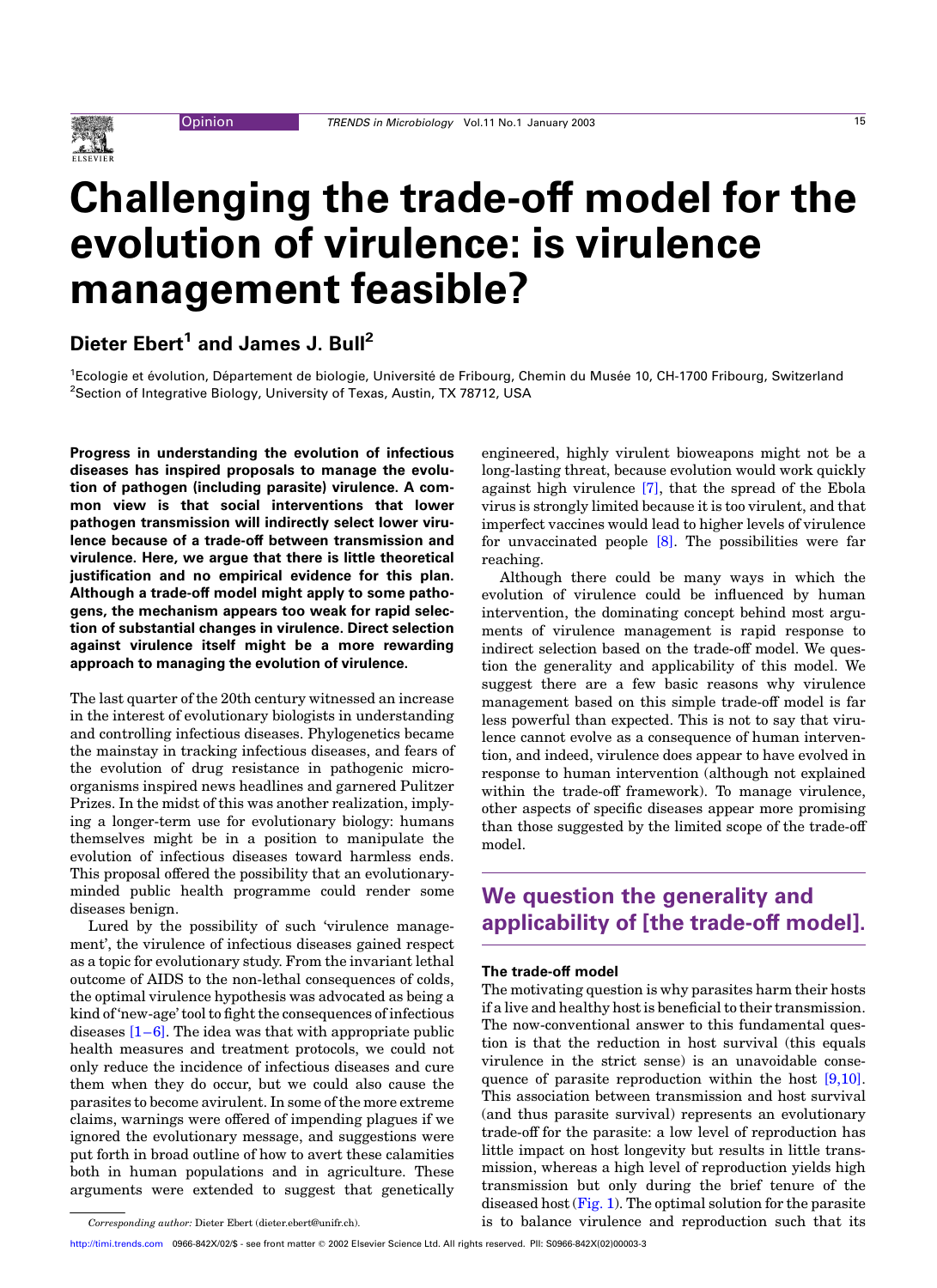

Fig. 1. The trade-off model for the evolution of virulence. The model assumes a decelerating functional relationship between transmission rate,  $b$  and parasiteinduced host mortality (virulence), a (top panel). Because early host death curtails parasite transmission, the life time transmission success  $(R_0, t)$  the total number of secondary infections produced by a primary infection in a population of susceptible hosts) of a parasite is maximal at intermediate levels of a (bottom panel). In a simple model  $R_0 = b/(u + a)$ , where u is the parasite-independent host mortality rate. Note: for other (non-decelerating) functional relationships between b and a (e.g. linear or accelerating),  $R_0$  has no intermediate optimum. For simplicity, this graphical model does not include the effects of multiple infections. Modified, with permission, from [59].

transmission success is maximized over the lifetime of the infection [9]. Thus, the trade-off model makes the strong assumption (as did the former conventional wisdom) that everything else being equal, host mortality is detrimental for the parasite, that is, virulence is an important component of parasite fitness. Theoretical studies suggest that the virulence optimum is sensitive to the abundance of susceptible hosts, the intrinsic host lifespan, and the rate of clearance of the infection by the host's immune system, as well as other factors [11–13].

This basic trade-off model was developed and applied by Anderson and May [9] and by Ewald [10]. These early applications assumed between-host competition among parasites – that parasites competed through their maximal lifetime transmission success and thus evolved toward an optimum along the transmission–virulence trade-off. Many mathematical models calculating the evolution of virulence under this model and many elaborations of it have since been published (see papers in [5] for a representative overview). The modification of these basic models that received most attention was the effect of multiple strains infecting the host concurrently, leading to within-host competition among pathogens. A common prediction of multiple infection models was increased virulence above the level that evolved under single

infection, a result that rests on an additional assumption, namely that the more successful parasite during withinhost competition is also more virulent  $[14-16]$ .

Despite the considerable attention to the conceptual bases of virulence evolution, there are several difficulties with empirical applications of the trade-off model. First, some suggestions were based on faulty intuition, such as the widespread idea that reducing the opportunities for parasite transmission favours lower virulence because high virulence would kill the host too quickly (as noted in [17] and [18]). Second, even for concepts with sound theoretical logic, models merely make qualitative predictions about optima and do not enable quantitative predictions about magnitudes and rates of change. Virulence management is specifically about ways to cause rapid and meaningful changes in virulence, thus rates as well as magnitudes are crucial. For example, the foundation of virulence management is that virulence will evolve in response to indirect selection: changes in opportunities for parasite transmission will select changes in virulence. However, this field has not confronted a basic difficulty with indirect selection. In quantitative genetics terms, indirect selection attempts to generate a response in trait X (virulence) to selection for the correlated trait Y (transmission). If the genetic regression between them is low (i.e. a noisy or shallow trade-off), the response of X to selection on Y will be slow and small in magnitude – in the right direction but not necessarily useful for the short timescale of virulence management [19]. The models do not address the crucial importance of the covariance between virulence and transmission. Third, a trade-off does not necessarily lead to a virulence optimum. The trade-off function has to be saturating, that is, virulence increases more rapidly than transmission rate. In the basic trade-off model, linear or accelerating trade-off functions would not lead to intermediate levels of virulence. This condition for the existence of a virulence optimum has rarely been noted nor been supported with empirical data.

### Testing the trade-off model

The optimal virulence perspective offered the promise of explaining variation in virulence across parasites as well as predicting changes in virulence over time. A variety of existing data could be used to test this model and, in addition, it was relatively easy to conduct experiments with model parasites to test the model directly. Although many existing data were consistent with trade-offs in the broad sense, they were in fact equivocal with respect to the more narrow application of virulence management.

### Experimental tests

Virulence management and trade-off models are well suited to experimental verification with model parasites, and a variety of such experiments have already been carried out [20–35]. A trade-off between transmission and some measure of virulence has been supported in many but not all systems (e.g. not in [33–35]). Surprisingly, however, (indirect) selection for changes in virulence often failed to obey the expected response even when a trade-off was evident. Many of these studies revealed a complex, often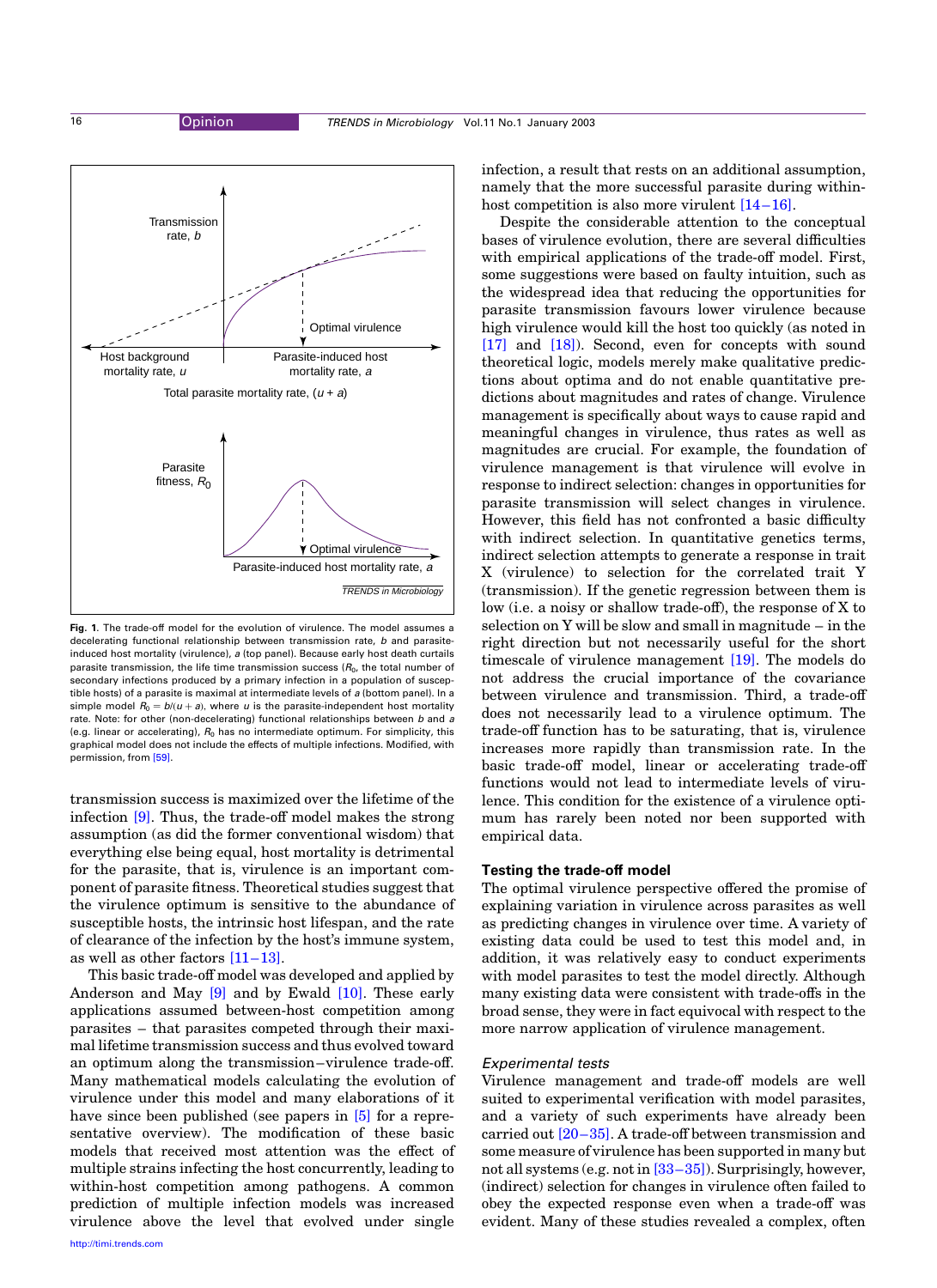system-specific pattern of pathogen evolution that did not agree with simple models of virulence management. The results of these studies were sometimes explained post-hoc by meaningful evolutionary arguments, but they show that the predictions derived from the trade-off model were not broadly supported and that specific details of the biology of the systems had to be invoked. The reliance on post-hoc explanations and outright failures in these studies are especially disappointing to hopes for virulence management, because the investigators used well-known systems with which they had previous experience.

Not everything was a failure, however. Some studies observed the predicted direction of virulence evolution in response to selection. Yet most of those studies either employed extreme conditions (e.g. contrasting pure vertical transmission with high levels of horizontal transmission [28,29]) or observed relatively weak responses. For example, one study observed the expected relative change in virulence, but the response was small for the selection applied and even then was apparent only after carefully removing the extensive assay-to-assay variation [27]. Collectively these experiments challenge the premise that the trade-off model is a powerful determinant of virulence evolution under realistic conditions. Applying the trade-off model to infectious diseases under natural conditions appears suspect because of the large number of unmeasured variables.

A similar concern about extreme conditions applies to the famous myxoma virus 'experiments'. The release of a highly lethal myxoma virus into wild rabbits of Australia and Europe was quickly followed by a decline in virulence [36]. Subsequent mathematical analysis suggested that viruses with intermediate levels of virulence did indeed have the greatest transmission success [9]. The interpretation of this example to support the trade-off model for virulence management is difficult, however, as the virus was released to control a species that was not its natural host, and the virulence of the virus at the time of release was chosen to be unnaturally high (the virus was outside the bounds of natural evolution). Thus, we witnessed selection against an unnatural strain with extreme characteristics. Whether selection can act in a similar manner within the natural range of virulence and transmission is unclear.

Rapid evolutionary adaptation of pathogens in the laboratory was taken as an encouraging sign that similar rapid evolution of virulence might be possible under natural conditions. In particular, serial passage experiments with horizontally transmitted parasites and pathogens often led to a strong and rapid increase in pathogen growth rate [37]. In its classical form, pathogens were transferred at regular intervals from one animal to the next, disregarding their virulence and ability to transmit naturally. This favoured increased pathogen growth rates and increased virulence, supporting the idea that virulence is usually held in check by selection for transmission between hosts. The increase in virulence under conditions in which virulence has no cost for the pathogen seems consistent with the trade-off model, which predicts that a reduced cost of virulence should lead to an increase in virulence. However, it also predicts an increase in transmission rate. By contrast, transmission is often even impaired in the evolved lines [37–39]. Thus, a positive correlation between within-host growth rate and virulence during serial passage experiments in animals does not necessarily translate into a positive correlation between virulence and transmission. These experiments merely show the effect of relaxed selection for transmission and are possibly confounded by an altered effective population size for the pathogen (experimental infection could transfer many more parasites than would be transferred with natural infection).

### Correlational and comparative studies

Further apparent support for the trade-off model came from comparative studies, indicating that different modes of transmission are associated with variation in virulence. For example, vertically, airborne- and sexually transmitted diseases are less virulent than horizontally, vectorborne and non-sexually transmitted diseases, respectively [10,40,41]. However, the amount of variation in virulence that can be attributed to these factors is typically low, and confounding factors are difficult to exclude. Even if the variation in virulence could be attributed to the mode of transmission, the question remains whether a quantitative change in transmission (as opposed to a change in the mode of transmission) would effectively influence the evolution of virulence and how rapidly virulence could respond to a change in transmission, because the parasite species in these comparative studies are separated by long evolutionary times.

A finding cited by Ewald  $[1,6]$  to support evolutionary changes in virulence is strain replacement – a new strain, differing in virulence, replaces the former strain in circulation. This type of evidence also suffers strongly from confounding factors. Unless the genomes of the two strains are found to be virtually identical except for virulence, such data are equivocal, because the strain replacement could occur for reasons other than differences in virulence. One of the most devastating strain replacements in history was the 1918 influenza ('Spanish flu'). Ewald speculated that its high virulence evolved in the poor sanitary conditions in the trenches of the Western Front of World War I, where the high density of soldiers became an incubator for the quickly lethal virus [1,6]. However, these were also the first influenza strains of the H1N1 serotype, hence were invading a population lacking in protective antibodies. It is also unclear why this event has not occurred again in regions of the world where poor sanitation and high population density are part of everyday life. Thus, it is not clear whether the high virulence of the Spanish flu was adaptive to the virus.

### Virulence of pathogens of human

Consideration of pathogens of humans could yield the most relevant insights to the feasibility of virulence management. One of the most obvious difficulties facing the hopes for virulence management is that an evolved change in virulence has rarely been documented, despite massive human interventions and social changes over the past century.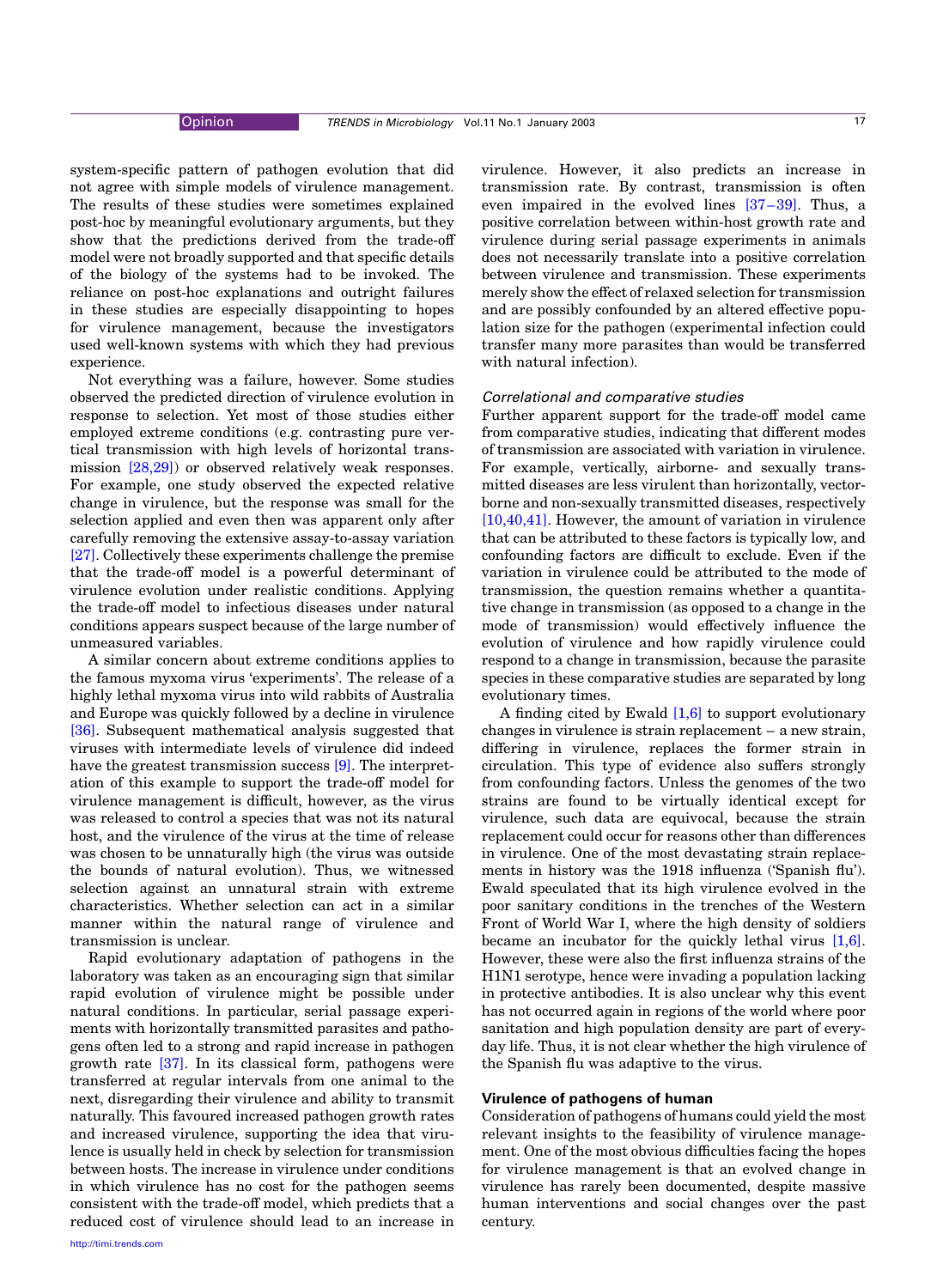The trade-off model might not apply to one of our most notorious diseases. Infection by HIV-1 is considered nearly 100% fatal if untreated, but mortality peaks ten years after infection. It could well be that virulence is, in some complex way, associated with transmission (higher viral loads might be associated with more transmission and more rapid disease progression [42,43]), but this does not mean that transmission of HIV is limited by virulence, as assumed by the trade-off model. There is in fact considerable (but indirect) evidence that although the disease is epidemic, the epidemiologically relevant transmission of HIV-1 occurs soon (months) after infection and hence years before mortality [44]. If selection for increased transmission leads to a decrease in time to death of infected patients, as predicted by the trade-off model [11,45,46], then the current epidemic spread of HIV in many parts of the world (also now endemic in some populations) has grim prospects. However, to our knowledge there has been no acknowledged change in the disease progression of HIV infections in the two decades since its discovery. Admittedly, it is also not obvious whether a change in the rate of disease progression would have been detected in the countries where the disease is most rampant and devastating.

Polio virus infects the human gut, where it does no obvious harm, and  $>99\%$  of infections are asymptomatic. Disease occurs when the infection passes into the blood and then into the central nervous system. As is typical of many diseases, virulence is greater (i.e. disease is more likely) with the age of the host. Contrary to expectations based on the trade-off model, improved social hygiene is thought to have increased the virulence of polio infections by increasing the average age of first exposure. However, the increased virulence appears not to be an evolved outcome, but merely to be a consequence of the altered epidemiology [47]. Despite almost complete worldwide eradication of polio virus through use of a vaccine, there has been no recognized decline in virulence as would be expected from the trade-off model.

The bacterial disease diphtheria constitutes one of the few documented cases of an evolved decline in virulence, which is now being reversed in the former Soviet Union. This decline occurred in response to human intervention, but the standard version of the trade-off model does not provide us with the correct understanding. The bacterium Corynebacterium diphtheriae inhabits the throats of humans in either of two forms, one benign and the other pathogenic. The pathogen secretes a toxin that inflames tissues and thereby presumably improves its local growth conditions and ultimately improves its transmission. A vaccine engenders immunity against the toxin per se, so the pathogenic bacterium no longer inflames the tissues. Widespread vaccination has been followed by decreased incidence of the pathogenic form, and relaxation of vaccine coverage has led to subsequent increases [48,49]. This decline in virulence does not fit the standard trade-off model – which predicts that the optimal virulence should increase when the cost of virulence is removed [8]. Lower virulence seems to have evolved because of direct selection against virulence instead of through indirect selection via host mortality. An extended version of the trade-off model,

with an altered fitness function for the pathogen, did indeed show that this can be predicted if the biology of the system is accurately taken into account [50]. A similar mechanism has been proposed to explain the postvaccination (inducing antitoxin immunity) decline in the virulence of pertussis [50,51]. Both examples illustrate that virulence management can be effective, but specifically when virulence per se is the direct, rather than indirect, target of intervention.

### Why the difficulty?

The trade-off model is based on two assumptions: (1) parasite-induced host mortality is costly for the parasite; and (2) transmission and virulence are inextricably coupled. Although these assumptions do apply in some cases, they are not general. In addition to the limitations of this model evident in many of the examples we have discussed, there are further grounds for questioning one or both assumptions, suggesting that virulence has little or no selective consequence for many pathogens. First, virulence is not always a simple function of parasite reproduction, but has many different causes, including the host immune response, specific tissues invaded by the pathogens (which often challenges the naive view that levels of parasite reproduction are directly correlated with virulence) or specific interaction among hosts and parasite genotypes [52,53]. In some diseases, virulence results from infection of tissues that are dead-ends for the parasite, from which no transmission occurs [54]. Without understanding what causes virulence, what the alternative virulence phenotypes are, and how virulence impacts parasite fitness, it could be impossible to predict how virulence will evolve. Second, even if virulence is embedded in a trade-off with transmission, the trade-off might involve more than just two dimensions, and any attempt to reduce it to two dimensions could give misleading results [55].

## …virulence has little or no selective consequence for many pathogens.

Virulence is not a fixed property of an infectious agent. By far the largest variance in virulence is observed among infected host individuals. For example, in polio, tuberculosis and malaria, the effects of infection range from asymptomatic to severe disease. The factors that can contribute to this strong variation are diverse and include genetic variation and interactions among hosts and parasites, environmental effects such as dose dependence, host nutrition and age at first exposure, and interactions with other infectious diseases [53,56,57]. The virulence– transmission trade-off has so far been considered across pathogen genotypes, but hardly across host conditions, host genotypes or environmental conditions. It could well be that within the complex settings in which infectious diseases evolve, only a small fraction of patients account for the majority of transmission and that this is independent of virulence.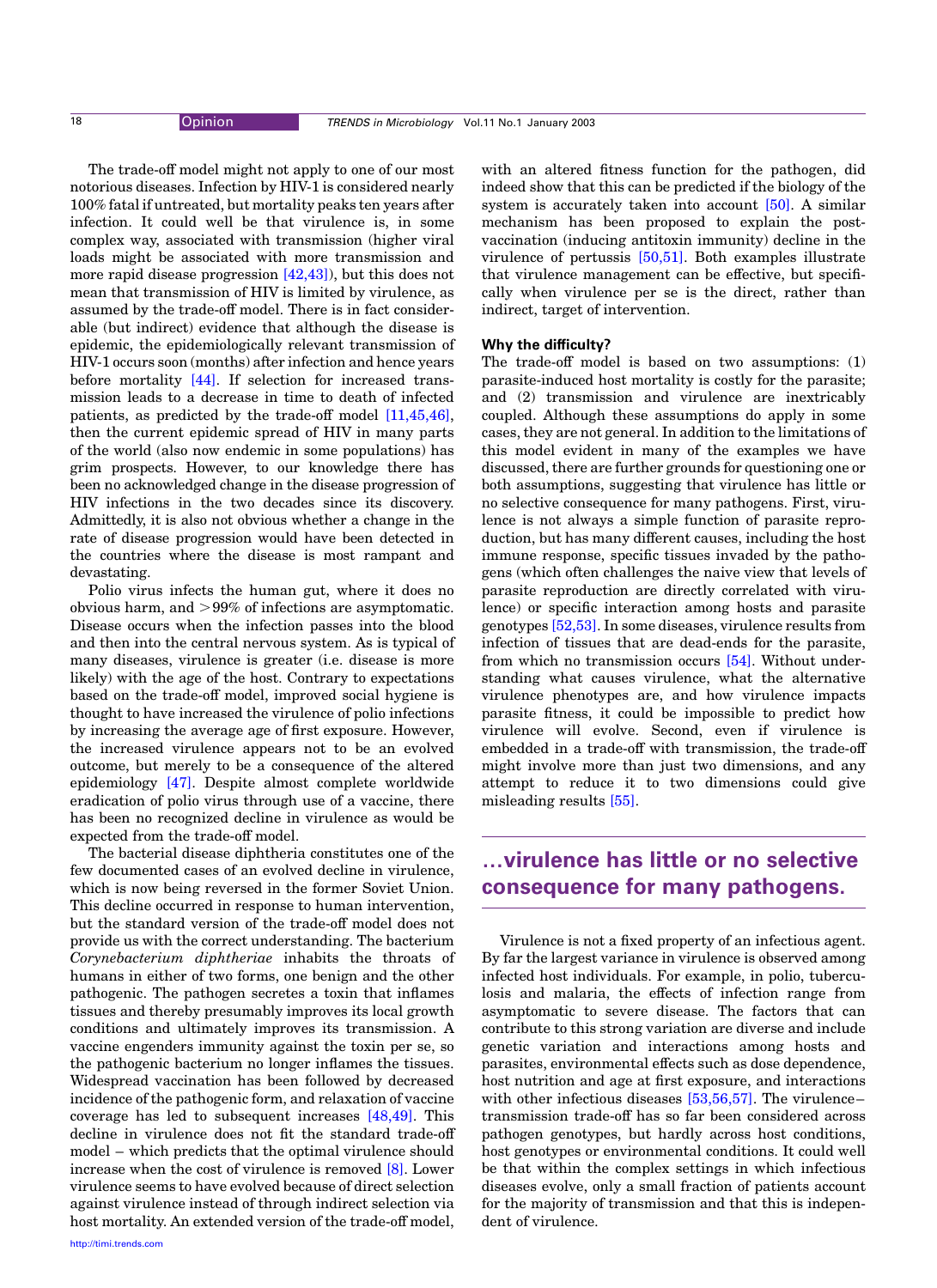### A change in perspective

This paper offers a devil's advocate view against the contemporary incarnation of optimal virulence models, which are based on a transmission–virulence trade-off. Indeed, we go so far as to suggest that the predictions for virulence management generated by such models are doomed to fail, although we acknowledge that our view is conjectural. To put virulence management in a more positive light, we suggest that the current paradigm is an unnecessarily narrow view of virulence, a view that might hinder progress in this exciting field by channelling research along one narrow track. We believe that there are more promising avenues to explore. First, we think that any programme of virulence management must understand how virulence relates to parasite fitness, and cannot assume that virulence follows a naive trade-off model. Second, as exemplified by the diphtheria case, virulence management can be more successful when targeting virulence directly rather than when targeting a correlated trait.

Many of the most successful studies of the evolution of parasites and pathogens did not focus on parasite-induced host mortality (the common definition of virulence), but instead addressed other traits more directly linked to parasite fitness. This approach might lack the apparent generality of the trade-off model because it is embedded in the specific biological details of the parasite, but by acknowledging specific biological details, it provides a broader foundation for controlling transmission and virulence. The evolution of many traits can be more easily predicted when there is a direct connection to parasite fitness – successes and promising examples include drug resistance, infectivity, and evasion from the immune system. Further, there are long lists of diverse behavioural alterations of infected hosts that have been directly shown to be linked to parasite fitness (in same cases to host fitness) (see [58] for a recent review). Likewise, studies of the evolution of benevolence of vertically transmitted parasites (where parasite fitness is strongly linked to host reproduction) offer an unmatched series of successes [28,29,40]. For exclusively horizontally transmitted parasites, no study of the evolution of virulence is equally convincing as those involving vertical transmission. The reason for these latter successes could be that during vertical transmission virulence is more closely linked to parasite fitness and thus more strongly subject to selection than in the case of horizontal transmission.

## …virulence management should be based on identifying ways to select against virulent forms of parasites and pathogens directly.

This leads to our second suggestion for an altered perspective of virulence evolution: how to manage virulence. We suggest that virulence management should be based on identifying ways to select against virulent forms of parasites and pathogens directly, rather than selecting on correlated traits (P. Ewald suggested a similar idea to J.J.B., pers. commun.). Direct selection against virulent forms makes virulence a key component of parasite fitness and a response to selection is much more likely. The bestknown examples for the evolution of virulence can be explained with direct selection against virulent pathogens – as with the antitoxin vaccines used against pertussis and diphtheria. Even the evolution of benevolence in exclusively vertically transmitted parasites fits this category, because selection operates directly against virulence in this design. Direct selection is very powerful to change trait means rapidly, in particular when the trait under selection has a high heritability. As this seems to be the case for virulence in many pathogens and parasites, we expect that this form of virulence management could have a promising future.

### Acknowledgements

We thank Bruce Levin, Curt Lively, Roland Regoes, Andrew Read, Rick Heineman, and an anonymous reviewer for helpful comments and discussions. Their comments led to substantial reductions in the negative portrayal of virulence management expressed here, although the view that remains is still somewhat at variance with their collective opinions. This work was supported by NIH GM57756 to JJB and by the Swiss Nationalfonds to DE.

### **References**

- 1 Ewald, P.W. (1994) The Evolution of Infectious Disease, Oxford University Press
- 2 Williams, G.C. and Nesse, R.M. (1991) The dawn of darwinian medicine. Quart. Rev. Biol. 66, 1–22
- 3 Nesse, R.M. and Williams, G.C. (1994) Why We Get Sick, Times Books
- 4 Trevathan, W.R. et al., eds, (1999) Evolutionary Medicine, Oxford University Press
- 5 Dieckman, U. et al., eds, (2002) The Adaptive Dynamics of Infectious Disease: In Pursuit of Virulence Management, Cambridge University Press
- 6 Ewald, P.W. (2000) Plague Time: How Stealth Infections Are Causing Cancers, Heart Disease, and Other Deadly Ailments, The Free Press/ Simon and Schuster, Inc
- 7 Dennis, C. (2001) The bugs of war. Nature 411, 232–235
- 8 Gandon, S. et al. (2001) Imperfect vaccines and the evolution of pathogen virulence. Nature 414, 751–755
- 9 Anderson, R.M. and May, R.M. (1982) Coevolution of hosts and parasites. Parasitology 85, 411–426
- 10 Ewald, P.W. (1983) Host–parasite relations, vectors, and the evolution of disease severity. Annu. Rev. Ecol. Systemat. 14, 465–485
- 11 Lenski, R.E. and May, R.M. (1994) The evolution of virulence in parasites and pathogens: reconciliation between two competing hypotheses. J. Theor. Biol. 169, 253–265
- 12 Antia, R. et al. (1994) Within-host population dynamics and the evolution and maintenance of microparasite virulence. Am. Nat. 144, 457–472
- 13 Bull, J.J. (1994) Perspective Virulence. Evolution 48, 1423–1437
- 14 Frank, S.A. (1996) Models of parasite virulence. Quart. Rev. Biol. 71, 37–78
- 15 Nowak, M.A. and May, R.M. (1994) Superinfection and the evolution of parasite virulence. Proc. R. Soc. Lond. B 255, 81–89
- 16 van Baalen, M. and Sabelis, M.W. (1995) The dynamics of multiple infection and the evolution of virulence. Am. Nat. 146, 881–910
- 17 van Baalen, M. and Sabelis, M.W. (1995) The scope for virulence management: a comment on Ewald's view on the evolution of virulence. Trends Microbiol. 3, 414–416
- 18 Lipsitch, M. et al. (1996) The evolution of virulence in pathogens with vertical and horizontal transmission. Evolution 50, 1729–1741
- 19 Falconer, D.S. (1981) Introduction to Quantitative Genetics, 2nd edn, Longman
- 20 Turner, P.E. et al. (1998) Tradeoff between horizontal and vertical modes of transmission in bacterial plasmids. Evolution 52, 315–329